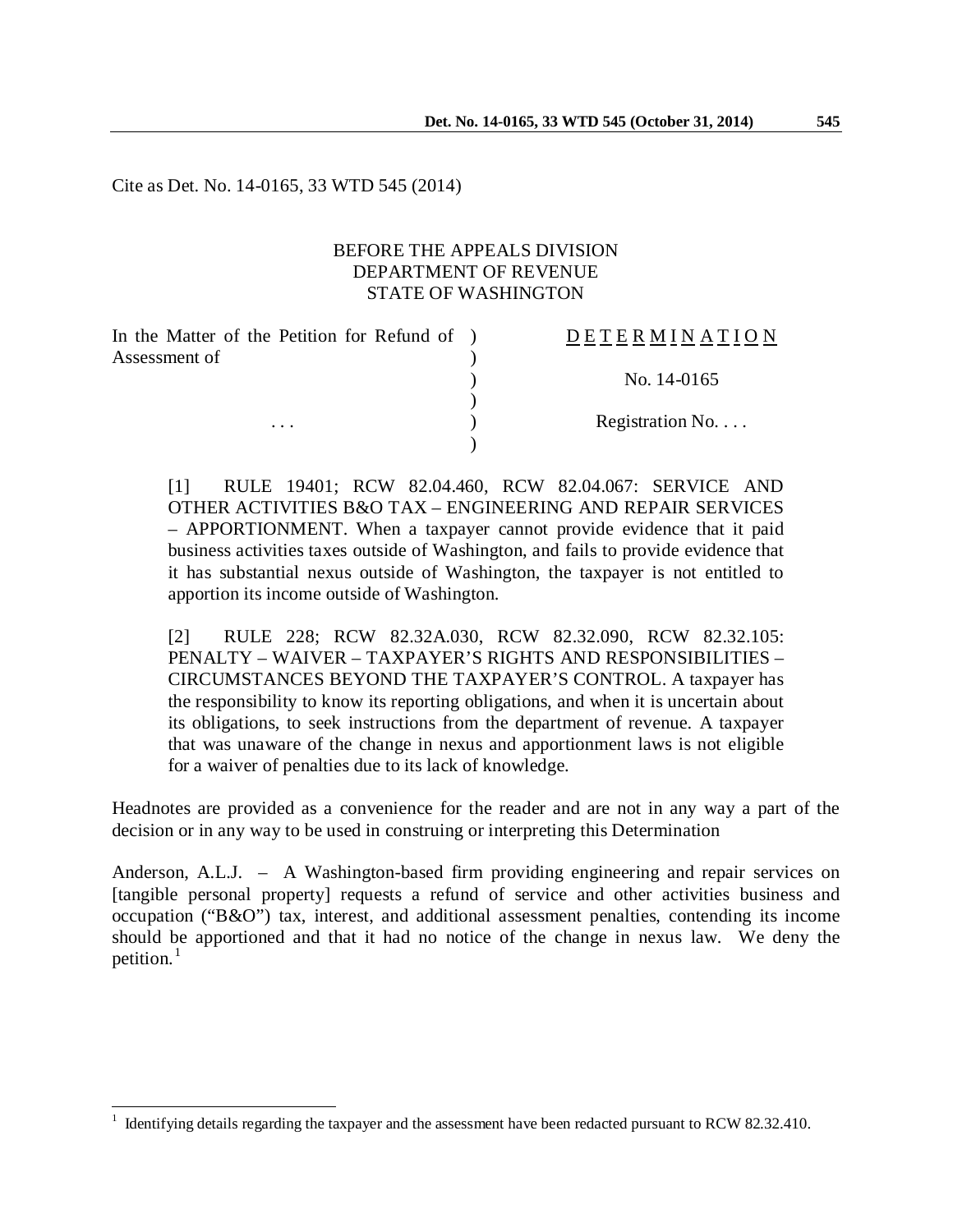#### ISSUES

- 1. Has Taxpayer shown that any of its apportionable income was taxable in another state pursuant to RCW 82.04.067?
- 2. Pursuant to RCW 82.32.105, can additional assessment penalties be cancelled on the basis that a taxpayer received no notice of changing nexus and apportionment laws?

### FINDINGS OF FACT

[Taxpayer] performs engineering and repair services with respect to [tangible personal property]. It is a Washington corporation with a Washington office and performs services in Washington as well as in other states and countries.

This appeal concerns only professional services reported under the service and other activities B&O tax classification. Income from repairs and installation services is not at issue.

Taxpayer filed an Annual Reconciliation of Apportionable Income for 2010 and 2011. Taxpayer calculated an apportionment percentage of 30.16% for 2010, determined that it had overpaid, and requested a refund for 2010. The Washington State Department of Revenue's (the "Department's") Taxpayer Account Administration Division ("TAA") reviewed Taxpayer's request for a refund and determined Taxpayer was not entitled to apportion income in 2010. TAA found Taxpayer did earn apportionable income, but that Taxpayer was not "taxable in another state" and did not meet Washington's nexus standards in another state or country for 2010. On March 8, 2013, TAA issued a tax assessment against Taxpayer in the amount of \$. . . for June 1, 2010 through December 31, 2011. The assessment consisted of \$. . . in service and other activities B&O tax for June 1 – December 31, [2](#page-1-0)010, and \$... in interest.<sup>2</sup> When Taxpayer did not pay or appeal the assessment on or before the thirtieth day following the due date of April 8, 2013, TAA assessed a 25% additional assessment penalty of \$. . . .

Taxpayer paid the assessment and appealed, requesting a refund of \$. . . (tax, interest, and penalties). It disputes the Department's assessment of service and other activities B&O tax alleging that it performed a significant amount of the 2010 services in Singapore, Mexico, Canada, and the Bahamas. Taxpayer argues that income from such services is exempt for Federal tax purposes, and that it is entitled to apportion such income. Taxpayer did not provide information about the alleged amount of receipts for services performed in Singapore, Mexico, Canada, or the Bahamas.<sup>[3](#page-1-1)</sup> Taxpayer did not provide information about whether taxes were paid in such countries.

With regard to property and payroll in other states, Taxpayer made the following representations: A majority of the time, it would ship/bring equipment from Washington to perform the service activity out of state or overseas; Taxpayer's total payroll for 2010 was \$. . . and \$. . . was paid

 $\overline{\phantom{a}}$ 

<span id="page-1-0"></span> $2$  No tax was assessed for 2011.

<span id="page-1-1"></span><sup>&</sup>lt;sup>3</sup> We note that Taxpayer did not report receiving income from these countries on Taxpayer's Annual Reconciliation of Apportionable Income for 2010, and has not explained the discrepancy.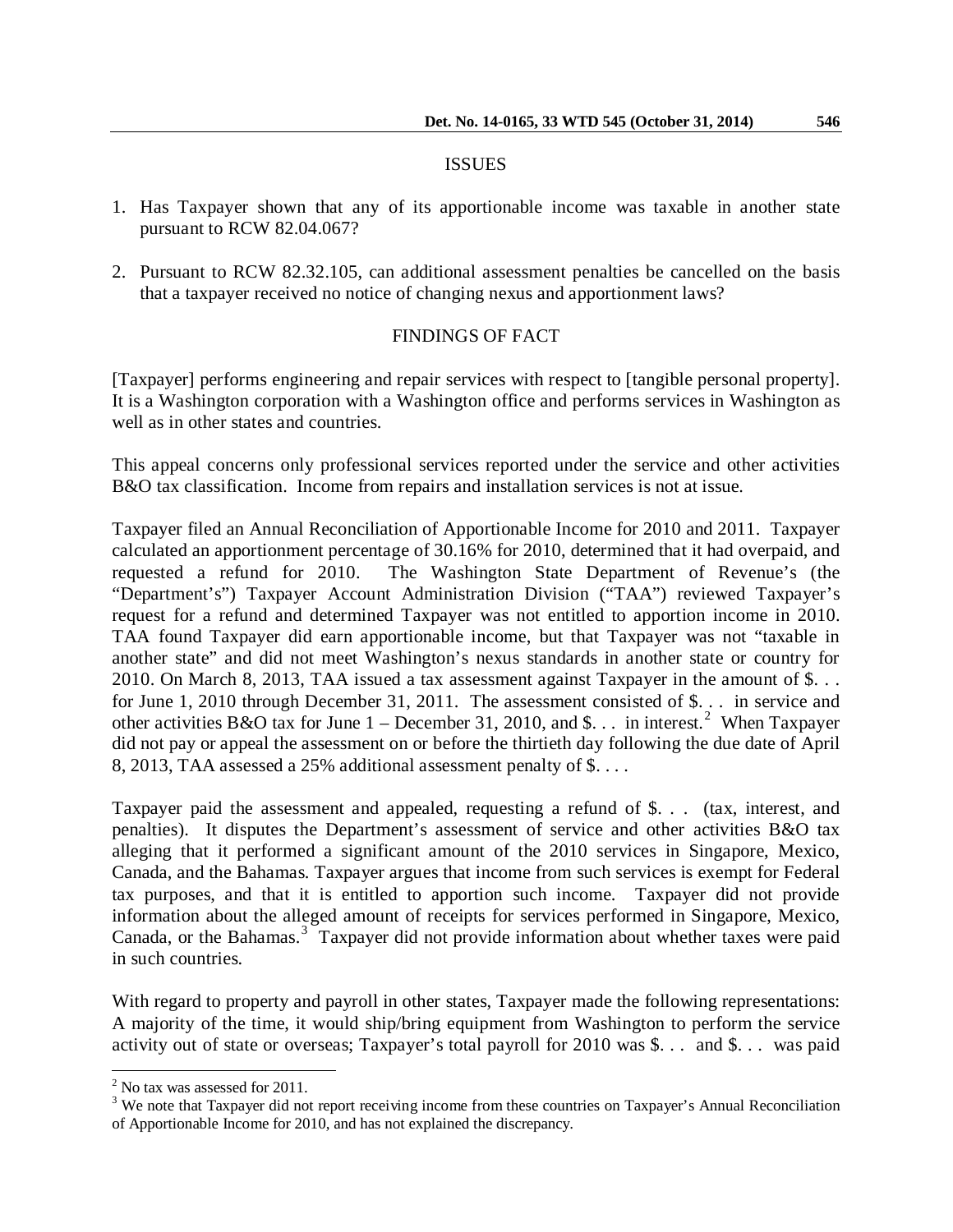to [Employee], who traveled to Mexico, Canada, and the Bahamas to perform [tangible personal property] services; and Taxpayer reports that services performed in Singapore accounted for approximately 20% of its work for the year.

In addition, Taxpayer argues that even if it is not entitled to apportionment, the Department should cancel the additional assessment penalty on the basis that it allegedly never notified Taxpayer of the change in nexus and apportionment laws.

## ANALYSIS

Apportionment

Effective June 1, 2010:

. . . any person earning *apportionable income* taxable under this chapter and also *taxable in another state* must, for the purpose of computing tax liability under this chapter, apportion to this state, in accordance with RCW 82.04.462, that portion of the person's apportionable income derived from business activities performed within this state.

RCW 82.04.460(1) (Emphasis added). "'Apportionable income' means gross income of the business generated from engaging in apportionable activities, including income received from apportionable activities performed outside this state if the income would be taxable under this chapter if received from activities in this state. . . " RCW 82.04.460(4)(a). "Apportionable activities" include activities subject to service and other activities B&O tax. RCW 82.04.046(4)(a)(vi). B&O tax may only be imposed if a person has a substantial nexus with this state. RCW 82.04.220(1); WAC 458-20-19401(1). Here, there's no dispute that Taxpayer earns apportionable income subject to the B&O tax. At issue is whether Taxpayer is also taxable in another state, and therefore eligible to apportion.

As used in RCW 82.04.460(1), "taxable in another state" means:

. . . that the taxpayer is subject to a business activities tax by another state on its income received from engaging in apportionable activities; or the taxpayer is not subject to a business activities tax by another state on its income received from engaging in apportionable activities, but any other state has jurisdiction to subject the taxpayer to a business activities tax on such income under the substantial nexus standards in RCW 82.04.067(1).

RCW 82.04.460(4)(b)(i). The term "state" as used herein means a state of the United States, the District of Columbia, the Commonwealth of Puerto Rico, any territory or possession of the United States, or any foreign country or political subdivision of a foreign country." RCW 82.04.462(5)(a). RCW 82.04.460(4)(b)(ii)

We have no evidence suggesting that Taxpayer paid business activities taxes on its income in Singapore, Mexico, Canada, or the Bahamas; therefore, we must apply the substantial nexus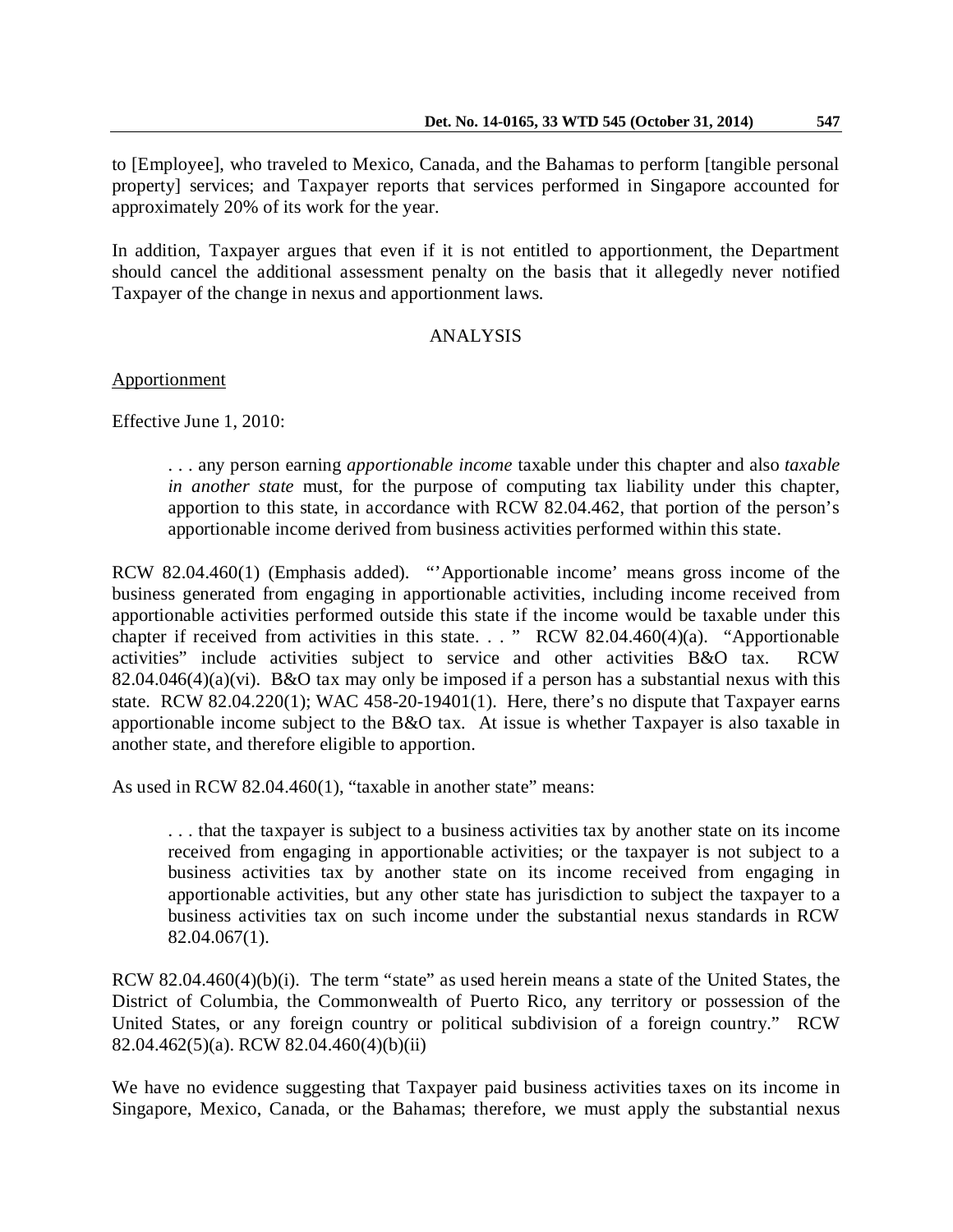standards of RCW 82.04.067(1) to Taxpayer's business activities in Singapore, Mexico, Canada, and the Bahamas.

RCW 82.04.067(1) provides, in relevant part:

 $\overline{a}$ 

(1) A person engaging in business is deemed to have substantial nexus with this state if the person is:

(a) An individual and is a resident or domiciliary of this state;

(b) A business entity and is organized or commercially domiciled in this state; or

(c) A nonresident individual or business entity that is organized or commercially domiciled outside this state, and in any tax year the person has:

(i) More than fifty thousand dollars of property in this state;

(ii) More than fifty thousand dollars of payroll in this state;

(iii) More than two hundred fifty thousand dollars of receipts from this state; or

(iv) At least twenty-five percent of the person's total property, total payroll, or total receipts in this state. $4$ 

Taxpayer has not provided evidence of property exceeding \$50,000 in Singapore, Mexico, Canada, or the Bahamas.

While Taxpayer has provided its total payroll for 2010 and the amount paid to one individual ([Employee]), there is no indication of the amounts of payroll from alleged services provided in Singapore, Mexico, Canada, or the Bahamas, not properly reportable in Washington. WAC 458- 20-19401(5) provides that payroll compensation is received in Washington if it is properly reportable in Washington for unemployment compensation tax purposes, regardless of whether it was actually reported to this state. Taxpayer has not provided evidence of more than \$50,000 of payroll in Singapore, Mexico, Canada, or the Bahamas.

Similarly, while Taxpayer has provided the amount of total gross receipts for 2010, there is neither indication of the gross receipts from services allegedly performed in Singapore, Mexico, Canada, or the Bahamas. Taxpayer has not provided evidence of more than \$250,000 of receipts attributed to Singapore, Mexico, Canada, or the Bahamas.

Accordingly, lacking the specific amounts of Taxpayer's total property, payroll, or receipts, attributed to Singapore, Mexico, Canada, or the Bahamas, we cannot conclude that at least 25% of its total property, payroll, or receipts, are attributed to any such country.<sup>[5](#page-3-1)</sup> Taxpayer has failed to show that it had substantial nexus with Singapore, Mexico, Canada, or the Bahamas, from June 1 – December 31, 2010. We sustain the tax assessment.

<span id="page-3-0"></span> $4$  The substantial nexus thresholds are subject to adjustment based on the consumer price index. Effective January 1, 2013 they were adjusted to \$53,000 in property and payroll and \$267,000 in receipts. See WAC 458-20-19405. <sup>5</sup>

<span id="page-3-1"></span><sup>&</sup>lt;sup>5</sup> Further, we note that Taxpayer stipulated that its work in Singapore accounted for approximately 20% of its work for 2010 – thus falling below the 25% statutory threshold.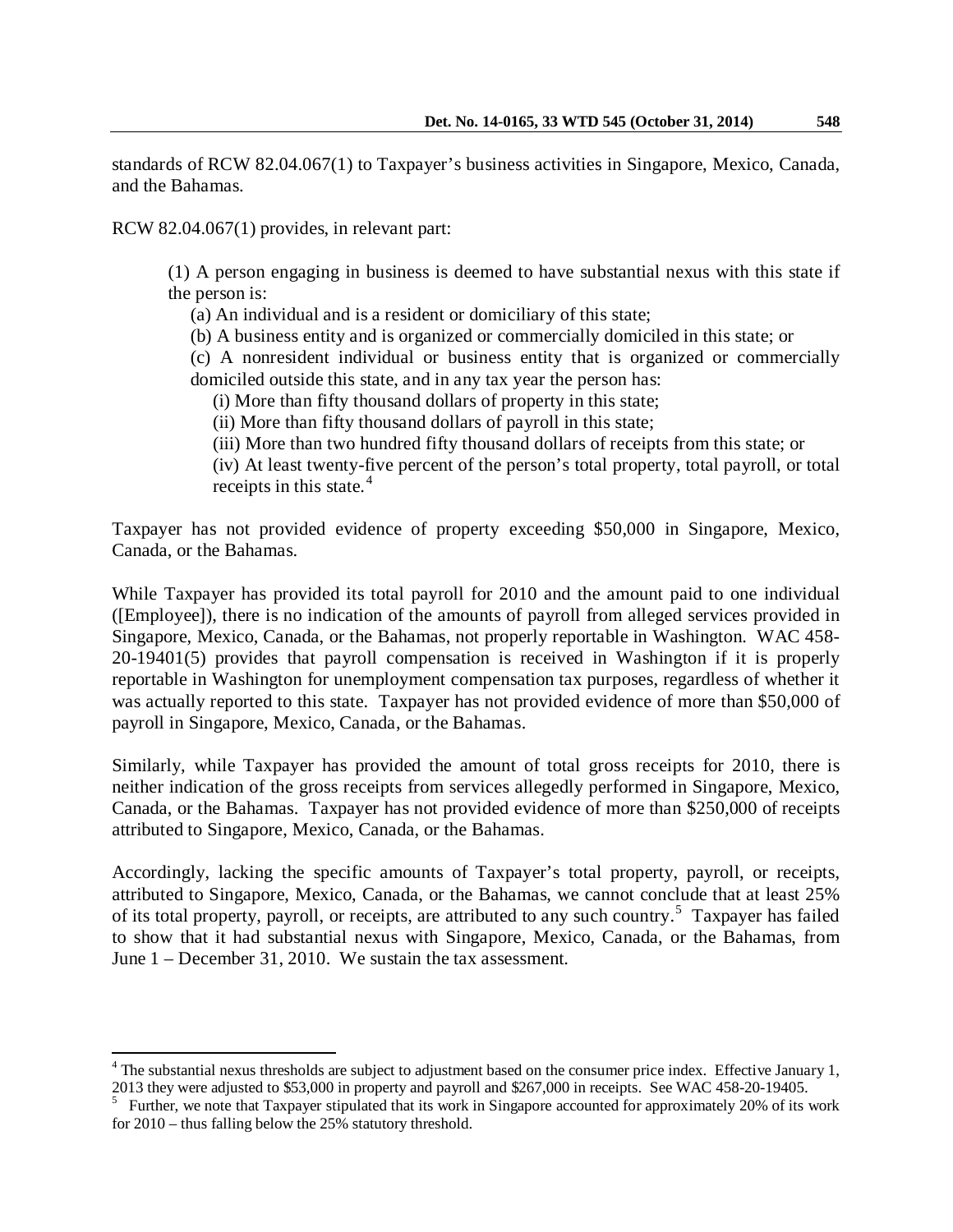## Penalties

RCW 82.32.090(2) provides for the assessment of an additional penalty when a taxpayer has failed to timely pay an assessment. It states as follows:

If payment of any tax determined by the department to be due is not received by the department by the due date specified in the notice, or any extension thereof, there is assessed a total penalty of fifteen percent of the amount of the tax under this subsection; and if payment of any tax determined by the department to be due is not received on or before the thirtieth day following the due date specified in the notice of tax due, or any extension thereof, there is assessed a total penalty of twenty-five percent of the amount of tax under this subsection.

RCW 82.32.090(2). Here, Taxpayer's payment of the tax assessment was due April 8, 2013; Taxpayer did not pay it until May 9, 2013 – thirty one days following the due date; and TAA assessed a twenty-five percent penalty. Taxpayer requests waiver or cancellation of the penalties on the basis that it received no notice of the changing nexus or apportionment laws.

RCW 82.32.105 provides when the Department may waive or cancel penalties, and provides, in pertinent part:

(1) If the department of revenue finds that the payment by a taxpayer of a tax less than that properly due or the failure of a taxpayer to pay any tax by the due date was the result of circumstances beyond the control of the taxpayer, the department of revenue shall waive or cancel any penalties imposed under this chapter with respect to such tax.

RCW 82.32.105 (emphasis added).

"Circumstances beyond the control of the taxpayer" is defined in WAC 458-20-228, which states:

The circumstances beyond the control of the taxpayer must actually cause the late payment. Circumstances beyond the control of the taxpayer are generally those which are immediate, unexpected, or in the nature of an emergency. Such circumstances result in the taxpayer not having reasonable time or opportunity to obtain an extension of the due date or otherwise timely file and pay.

WAC 458-20-228(9). WAC 458-20-228(9) goes on to provide a non-exclusive list of circumstances that generally will and will not be considered circumstances beyond the control of the taxpayer. As relevant here, a misunderstanding or lack of knowledge of a tax liability is generally not considered a circumstance beyond the control of the taxpayer and will not qualify for a waiver of the penalty. WAC 458-20-228(9)(a)(iii)(B). Det. No. 01-096, 22 WTD 126 (2003) ("'Lack of knowledge' is not a 'circumstance beyond the control of the taxpayer' because